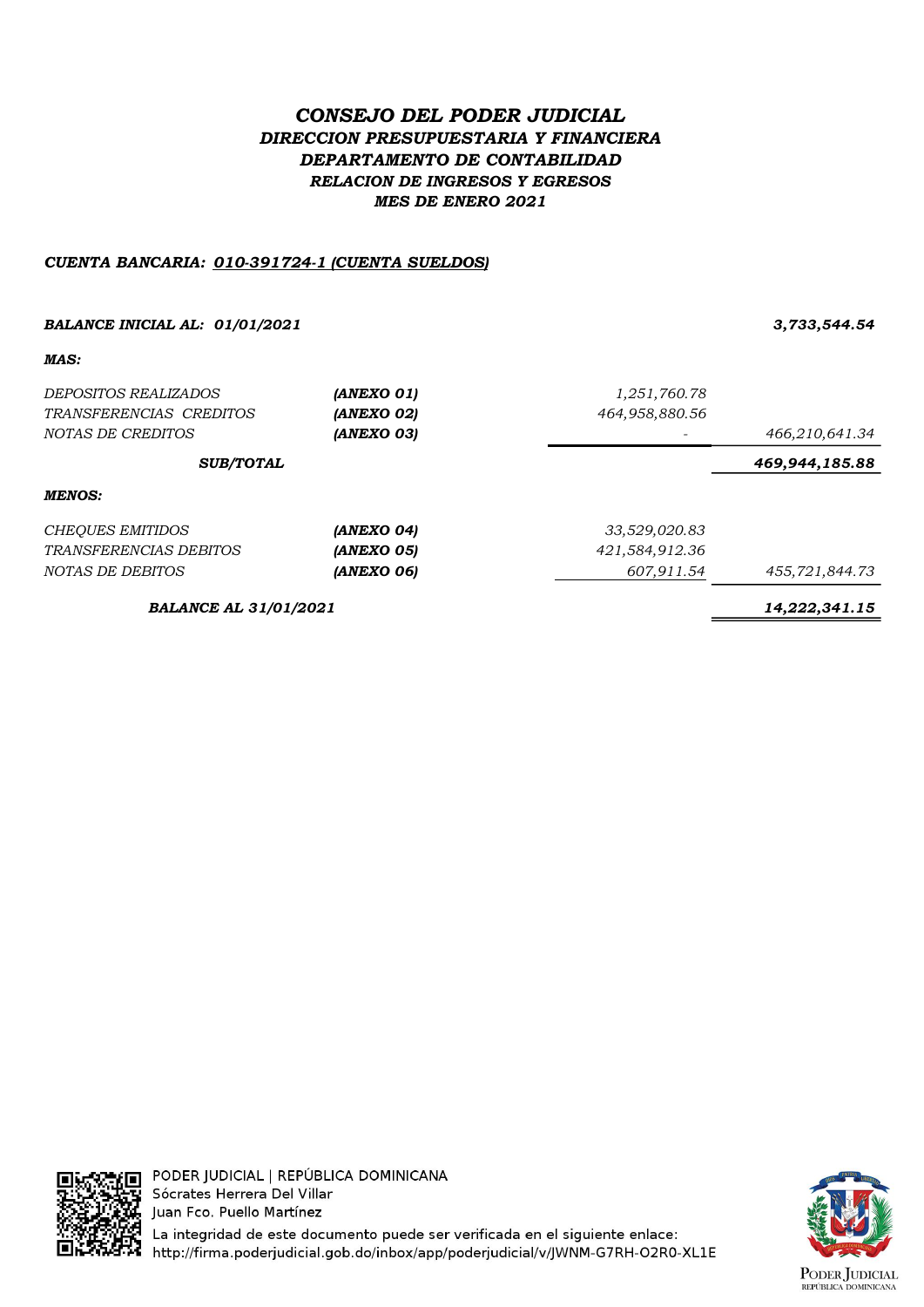# DIRECCION PRESUPUESTARIA Y FINANCIERA DEPARTAMENTO DE CONTABILIDAD CONSEJO DEL PODER JUDICIAL RELACION DE INGRESOS Y EGRESOS MES DE ENERO 2021

#### ANEXO 01

#### MES DE ENERO 2021 RELACION DE DEPOSITOS REALIZADOS

| <b>FECHA</b> | NUM. | <b>DESCRIPCION</b>                                                 | <b>VALOR RDS</b> |
|--------------|------|--------------------------------------------------------------------|------------------|
| 06/01/2021   | 645  | DESC. GASTOS DE REPRESENTACION, BENEFICIOS, DIAS NO LABORADOS Y B  | 601,188.91       |
| 13/01/2021   | 646  | REEMBOLSO POR NO CORRESPONDERLE POR LA RAZON DE QUE FUE DESIGN     | 18,000.00        |
| 20/01/2021   | 647  | DESC. DIAS NO LABORADOS, BONO VAC. Y GASTOS ALIMENTICIOS A VARIOS. | 21,227.90        |
| 22/01/2021   | 648  | DESC. DIAS NO LABORADOS, REAJUSTE SALARIAL, SUSPENSION, SUPLENCIA, | 565,932.12       |
| 29/01/2021   | 649  | DESC. DIAS NO LABORADOS, REGALIA PASCUAL Y BENEFICIOS A EMPLS. SAL | 45,411.85        |
|              |      | TOTAL RD\$                                                         | 1,251,760.78     |

ANEXO 02

## MES DE ENERO 2021 RELACION DE TRANSFERENCIAS CREDITOS

| <b>FECHA</b>      | NUM. | <b>DESCRIPCION</b>                                                 | <b>VALOR RD\$</b> |
|-------------------|------|--------------------------------------------------------------------|-------------------|
| <i>22/01/2021</i> | 237  | TRANSFERENCIA DE FONDO DE LA CTA. OPER. A LA CTA. SUELDOS PARA CUI | 464,696,727.58    |
| <i>26/01/2021</i> | 238  | DEVOLUCION SUELDO NO LE CORRESPONDIA DEL MES DE ENERO 2021 A MA.   | 260,959.77        |
| <i>29/01/2021</i> | 239  | PARA APLICAR DESCUENTO MEDIANTE TRANSFERENCIA 22571597392 CUO1     | 1,193.21          |
|                   |      | TOTAL RD\$                                                         | 464,958,880.56    |

ANEXO 03

#### RELACION NOTAS DE CREDITOS MES DE ENERO 2021

| <i>FECHA</i> | NUM.<br><u> 1980 - Johann Barnett, fransk politiker (</u> | <b>DESCRIPCION</b> | <b>VALOR RDS</b> |
|--------------|-----------------------------------------------------------|--------------------|------------------|
|              |                                                           |                    | 0.00             |
|              |                                                           | TOTAL RD\$         |                  |

ANEXO 04

RELACION DE CHEQUES EMITIDOS MES DE ENERO 2021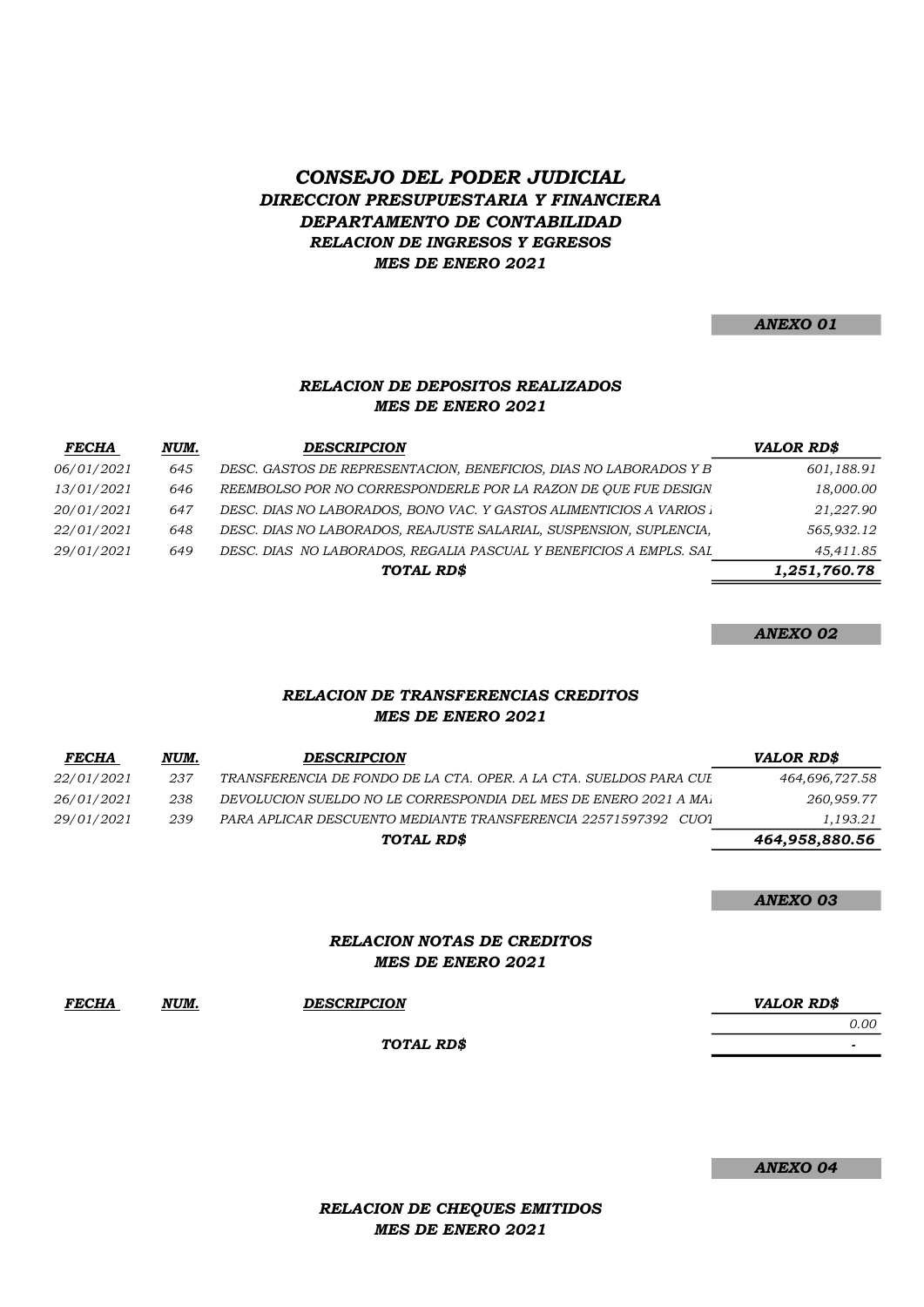| <b>FECHA</b> | NUM.       | <b>BENEFICIARIO</b>                                                  | <b>VALOR RD\$</b> |
|--------------|------------|----------------------------------------------------------------------|-------------------|
| 15/01/2021   | 126905     | PAGO DESC. PLAN DE RETIRO CORRESPONDIENTE A LA AUT. 128586 TRANSF    | 27,024.14         |
| 19/01/2021   | 126906     | PAGO DESC. VARIOS A EMPLEADOS SALIENTE POR DIAS NO LAB., BONO VAC    | 21,227.90         |
| 22/01/2021   | 126907     | PAGO DESCUENTOS CUOTAS LIGA DE SOFBALL A EMPLEADOS CORRESP. A L      | 8,250.00          |
| 22/01/2021   | 126908     | PAGO DESC. POR DIAS NO TRABAJADOS CORRESPONDIENTE, A LA NOMINA E     | 220,104.00        |
| 22/01/2021   | 126909     | PAGO DESC. POR REAJUSTE SALARIAL A VARIOS EMPLEADOS CORRESP. A L     | 3,024.00          |
| 22/01/2021   | 126910     | PAGO DESC. POR SUPENSION A VARIOS EMPLEADOS CORRESP. A LA NOM. EL    | 159,049.00        |
| 22/01/2021   | 126911     | * ANULADO *                                                          | 0.00              |
| 22/01/2021   | 126912     | PAGO DESC. POR SUPLENCIA A VARIOS EMPLEADOS CORRESP. A LA NOM. E.    | 180,255.12        |
| 22/01/2021   | 126913     | * ANULADO *                                                          | 0.00              |
| 22/01/2021   | 126914     | PAGO PERSONAL EN TRAMITE DE PENSION POR HACIENDA, CORRESPONDIEN      | 6,141.00          |
| 22/01/2021   | 126915     | PAGO PERSONAL EN TRAMITE DE PENSION POR HACIENDA, CORRESPONDIEN      | 6,141.00          |
| 22/01/2021   | 126916     | PAGO PERSONAL EN TRAMITE DE PENSION POR HACIENDA, CORRESPONDIEN      | 6,141.00          |
| 22/01/2021   | 126917     | PAGO DESC. CUOTAS LIGA DE SOFTBALL CORRESPONDIENTE, A LA NOMINA      | 50.00             |
| 22/01/2021   | 126918     | * ANULADO *                                                          | 0.00              |
| 22/01/2021   | 126919     | PAGO DESC. DE GASTOS ALIMENTICIO CORRESPONDIENTE A LA NOMINA DE      | 862.50            |
| 22/01/2021   | 126920     | PAGO OTROS DESCUENTOS A VARIOS EMPLEADOS POR REGALIA PASCUAL (       | 15,003.23         |
| 22/01/2021   | 126921     | PAGO DESC. DIAS NO LABORADOS DE ANOS ANTERIORES A VARIOS EMPLEA.     | 2,637.50          |
| 22/01/2021   | 126922     | PAGO DESC. POR DIAS NO LAB., REG. PASC. Y BENEFICIOS A MPLEADOS SALL | 31,209.24         |
| 22/01/2021   | 126923     | * ANULADO *                                                          | 0.00              |
| 22/01/2021   | 126924     | DESC. PRESTAMOS A EMPLEADOS SALIENTE SEGUN AUT. NO 128584 DE FEC     | 47,065.14         |
| 28/01/2021   | 126925     | PAGO DESC. POR DIAS NO LAB Y REG. PASC. A MPLEADOS SALIENTE SEGUN A  | 14,202.61         |
| 28/01/2021   | 126926     | PAGO DESCUENTO POR PRESTAMOS A MPLEADOS SALIENTE SEGUN AUT. NO       | 24,691.60         |
| 29/01/2021   | 126927     | PAGO DESC. PLAN DE RETIRO CORRESPONDIENTE A LA AUT. 128568 TRANSF.   | 1,054.08          |
| 29/01/2021   | 126928     | COLECTOR DE IMPUESTOS INTERNOS                                       | 32,754,887.77     |
|              | TOTAL RD\$ |                                                                      | 33,529,020.83     |

ANEXO 05

# RELACION DE TRANSFERENCIAS DEBITOS MES DE ENERO 2021

| PAGOA REGALIA PASCUAL A SUSPENDIDOS Y LICENCIA SIN DISFRUTE DEL AN<br>80,931.77<br>06/01/2021<br>1561<br>256,320.00<br>13/01/2021<br>1562<br>PAGO RETROACTIVO SUPLENCIA, CORRESPONDIENTES AL MES DE DICIEMBR.<br>15/01/2021<br>1563<br>1,503,261.16<br>PAGO PROPORCION SUELDO A ASPIRANTE A JUECES, CORRESPONDIENTE AL<br>19/01/2021<br>PAGO PROPOCION SUELDO, BONO VACACIONAL, REGALIA PASCUAL A EMPLE.<br>243,060.48<br>1564<br>19/01/2021<br>104,553.71<br>1565<br>PAGO DESC. PRESTAMOS A EMPLEADOS SALIENTE SEGUN AUT. 128569 TRAN<br>20/01/2021<br>1566<br>PAGO SUELDO Y BENEFICIOS A MILITAR, CORRESPONDIENTES AL MES DE OC<br>27,047.92<br>1567<br>PAGO SUELDOS, BENEFICIOS, PLAN DE MORA Y RETIRO PROGRAMADO, CORR<br>22/01/2021<br>345,759,694.58<br>22/01/2021<br>1568<br><b>PAGO PENSION CORRESPONDIENTE AL MES DE ENERO 2021.</b><br>6,907,283.02<br>12,219,956.97<br>22/01/2021<br>1569<br>PAGO SERVICIOS, BENEFICIOS Y LABOR EXTRAORDINARIA, CORRESPONDIEN<br>1570<br>22/01/2021<br>PAGO PERSONAL EN TRAMITE Y PENSIONADOS POR HACIENDA, CORRESPONI<br>1,273,708.45<br>22/01/2021<br>494,748.46<br>1571<br>PAGO PROPOCION SUELDO, BONO VACACIONAL E INDEMNIZACION A EMPLEA.<br>22/01/2021<br>1572<br>129,502.40<br>PAGO DESC. PRESTAMOS A EMPLEADOS SALIENTES SEGUN AUT. NO. 128584<br>1573<br>29/01/2021<br>24,907,364.76<br>APORTES DEL 8% DEL TOTAL DE LAS NOMINAS CORRESPONDIENTES AL MES<br>29/01/2021<br>1574<br>PAGO BONO VACACIONAL CORRESPONDIENTE AL MES DE FEBRERO 2021.<br>27,677,478.68<br>TOTAL RD\$<br>421,584,912.36 | <i>FECHA</i> | NUM. | <b>DESCRIPCION</b> | <b>VALOR RD\$</b> |
|----------------------------------------------------------------------------------------------------------------------------------------------------------------------------------------------------------------------------------------------------------------------------------------------------------------------------------------------------------------------------------------------------------------------------------------------------------------------------------------------------------------------------------------------------------------------------------------------------------------------------------------------------------------------------------------------------------------------------------------------------------------------------------------------------------------------------------------------------------------------------------------------------------------------------------------------------------------------------------------------------------------------------------------------------------------------------------------------------------------------------------------------------------------------------------------------------------------------------------------------------------------------------------------------------------------------------------------------------------------------------------------------------------------------------------------------------------------------------------------------------------------------------------------------------|--------------|------|--------------------|-------------------|
|                                                                                                                                                                                                                                                                                                                                                                                                                                                                                                                                                                                                                                                                                                                                                                                                                                                                                                                                                                                                                                                                                                                                                                                                                                                                                                                                                                                                                                                                                                                                                    |              |      |                    |                   |
|                                                                                                                                                                                                                                                                                                                                                                                                                                                                                                                                                                                                                                                                                                                                                                                                                                                                                                                                                                                                                                                                                                                                                                                                                                                                                                                                                                                                                                                                                                                                                    |              |      |                    |                   |
|                                                                                                                                                                                                                                                                                                                                                                                                                                                                                                                                                                                                                                                                                                                                                                                                                                                                                                                                                                                                                                                                                                                                                                                                                                                                                                                                                                                                                                                                                                                                                    |              |      |                    |                   |
|                                                                                                                                                                                                                                                                                                                                                                                                                                                                                                                                                                                                                                                                                                                                                                                                                                                                                                                                                                                                                                                                                                                                                                                                                                                                                                                                                                                                                                                                                                                                                    |              |      |                    |                   |
|                                                                                                                                                                                                                                                                                                                                                                                                                                                                                                                                                                                                                                                                                                                                                                                                                                                                                                                                                                                                                                                                                                                                                                                                                                                                                                                                                                                                                                                                                                                                                    |              |      |                    |                   |
|                                                                                                                                                                                                                                                                                                                                                                                                                                                                                                                                                                                                                                                                                                                                                                                                                                                                                                                                                                                                                                                                                                                                                                                                                                                                                                                                                                                                                                                                                                                                                    |              |      |                    |                   |
|                                                                                                                                                                                                                                                                                                                                                                                                                                                                                                                                                                                                                                                                                                                                                                                                                                                                                                                                                                                                                                                                                                                                                                                                                                                                                                                                                                                                                                                                                                                                                    |              |      |                    |                   |
|                                                                                                                                                                                                                                                                                                                                                                                                                                                                                                                                                                                                                                                                                                                                                                                                                                                                                                                                                                                                                                                                                                                                                                                                                                                                                                                                                                                                                                                                                                                                                    |              |      |                    |                   |
|                                                                                                                                                                                                                                                                                                                                                                                                                                                                                                                                                                                                                                                                                                                                                                                                                                                                                                                                                                                                                                                                                                                                                                                                                                                                                                                                                                                                                                                                                                                                                    |              |      |                    |                   |
|                                                                                                                                                                                                                                                                                                                                                                                                                                                                                                                                                                                                                                                                                                                                                                                                                                                                                                                                                                                                                                                                                                                                                                                                                                                                                                                                                                                                                                                                                                                                                    |              |      |                    |                   |
|                                                                                                                                                                                                                                                                                                                                                                                                                                                                                                                                                                                                                                                                                                                                                                                                                                                                                                                                                                                                                                                                                                                                                                                                                                                                                                                                                                                                                                                                                                                                                    |              |      |                    |                   |
|                                                                                                                                                                                                                                                                                                                                                                                                                                                                                                                                                                                                                                                                                                                                                                                                                                                                                                                                                                                                                                                                                                                                                                                                                                                                                                                                                                                                                                                                                                                                                    |              |      |                    |                   |
|                                                                                                                                                                                                                                                                                                                                                                                                                                                                                                                                                                                                                                                                                                                                                                                                                                                                                                                                                                                                                                                                                                                                                                                                                                                                                                                                                                                                                                                                                                                                                    |              |      |                    |                   |
|                                                                                                                                                                                                                                                                                                                                                                                                                                                                                                                                                                                                                                                                                                                                                                                                                                                                                                                                                                                                                                                                                                                                                                                                                                                                                                                                                                                                                                                                                                                                                    |              |      |                    |                   |
|                                                                                                                                                                                                                                                                                                                                                                                                                                                                                                                                                                                                                                                                                                                                                                                                                                                                                                                                                                                                                                                                                                                                                                                                                                                                                                                                                                                                                                                                                                                                                    |              |      |                    |                   |

RELACION NOTAS DE DEBITOS MES DE ENERO 2021

ANEXO 06